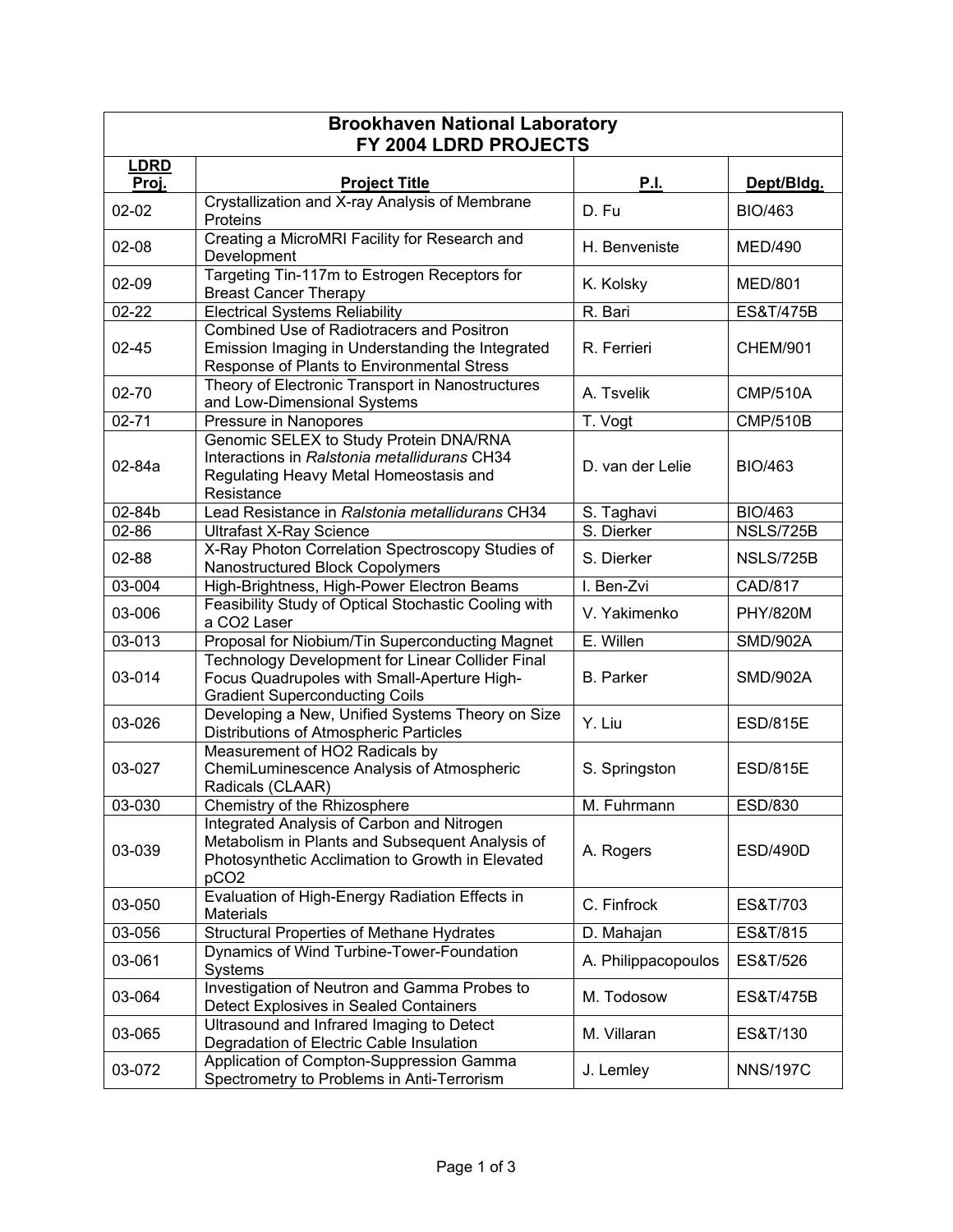| 03-077 | Real-Time Consequence Assessment System for<br>Atmospheric Terrorist Events in the Northeast<br>Urban Corridor                | R.M. Reynolds         |                 |
|--------|-------------------------------------------------------------------------------------------------------------------------------|-----------------------|-----------------|
| 03-081 | Application of Thin Film-Like Dosimeters for Port<br>Security and Anti-Terrorism                                              | E. Kaplan             | <b>NNS/197D</b> |
| 03-083 | Novel Xenon Detector Concepts for Homeland<br>Defense                                                                         | P. Vanier             | <b>NNS/197C</b> |
| 03-086 | Defining New Pathways for Disarming Anthrax<br>Toxin                                                                          | P. Freimuth           | <b>BIO/463</b>  |
| 03-094 | Structural Studies on the Integral Membrane Protein<br>AlkB                                                                   | J. Shanklin           | BIO/463         |
| 03-098 | Roles of Dopamine Receptor Agonists in Brain<br>Metastasis of Breast Cancer                                                   | X. Lin                | <b>MED/490</b>  |
| 03-099 | The microPET Study of Gene Expression in<br>Rodents                                                                           | P. Thanos             | <b>MED/490</b>  |
| 03-100 | Investigation of the "Early Response" in Functional<br><b>MRI</b>                                                             | T. Ernst              | <b>MED/490</b>  |
| 03-101 | PET Imaging of Violent Behavior                                                                                               | G.-J. Wang            | <b>MED/490</b>  |
| 03-103 | PET Study of Acetaldehyde Distribution and<br>Metabolism to Better Understand Alcohol Related<br><b>Diseases</b>              | Zizhong Li            | <b>MED/490</b>  |
| 03-104 | Hydrogen Atom Transfer from Carbon to Metal -<br>Relevance of a Novel Reaction to Catalyzed<br><b>Hydrocarbon Conversions</b> | M. Bullock            | CHEM/555A       |
| 03-105 | Radioprotection in D. Radiodurans, a Radiation<br><b>Resistant Bacterium</b>                                                  | D. Cabelli            | CHEM/555A       |
| 03-107 | New Development of Norepinephrine Transporter<br>Radioligands for PET Studies of Substance Abuse,<br>Depression and ADHD      | Y.-S. Ding            | CHEM/555A       |
| 03-108 | Experiments in the Short-Wavelength Regime<br>Pertinent to the DUV-FEL Concept                                                | L. DiMauro            | CHEM/555A       |
| 03-115 | Imaging Tandem Mass Spectrometry for High-<br>Throughput "Fingerprint" Detection of Complex<br><b>Molecules in Mixtures</b>   | A. Suits              | CHEM/555A       |
| 03-118 | Condition: Green Chemistry Radiolytic Studies of<br>Ionic Liquids in Service of Security and the<br>Environment               | J. Wishart            | CHEM/555A       |
| 03-119 | Exploring the Use of Powder Diffraction for Proteins                                                                          | M. Allaire            | NSLS/725D       |
| 03-121 | Element-Resolved Dynamics of Nanoscale<br>Ferromagnets                                                                        | C.-C. Kao             | NSLS/725D       |
| 03-122 | Membrane Biophysics Using Single-Layered Lipid<br>Membrane                                                                    | R. Pindak             | NSLS/725D       |
| 03-127 | High Pressure in Strongly Correlated Materials - An<br>Optical Investigation                                                  | C. Homes              | <b>CMP/510B</b> |
| 03-129 | Polyoxometalate Giant Molecules: Novel Synthetic<br>Methods, Characterizations and Potential<br>Applications                  | Tianbo Liu            | <b>CMP/510B</b> |
| 03-135 | <b>Exploratory Sol-Gel Synthesis Routes for Perovskite</b><br>Nanorods and Dots                                               | T. Vogt               | <b>CMP/510B</b> |
| 03-137 | In Situ Soft X-Ray Absorption Spectroscopy Studies<br>of Cathode Materials for Thin Film Lithium-Ion<br><b>Batteries</b>      | Μ.<br>Balasubramanian | <b>MSD/480</b>  |
| 03-138 | Functional Bulk Mn-Based Nanocomposites                                                                                       | L. Lewis              | <b>MSD/480</b>  |
| 03-144 | Nanostructured Transition Metal Oxides                                                                                        | L. Wu                 | <b>MSD/480</b>  |